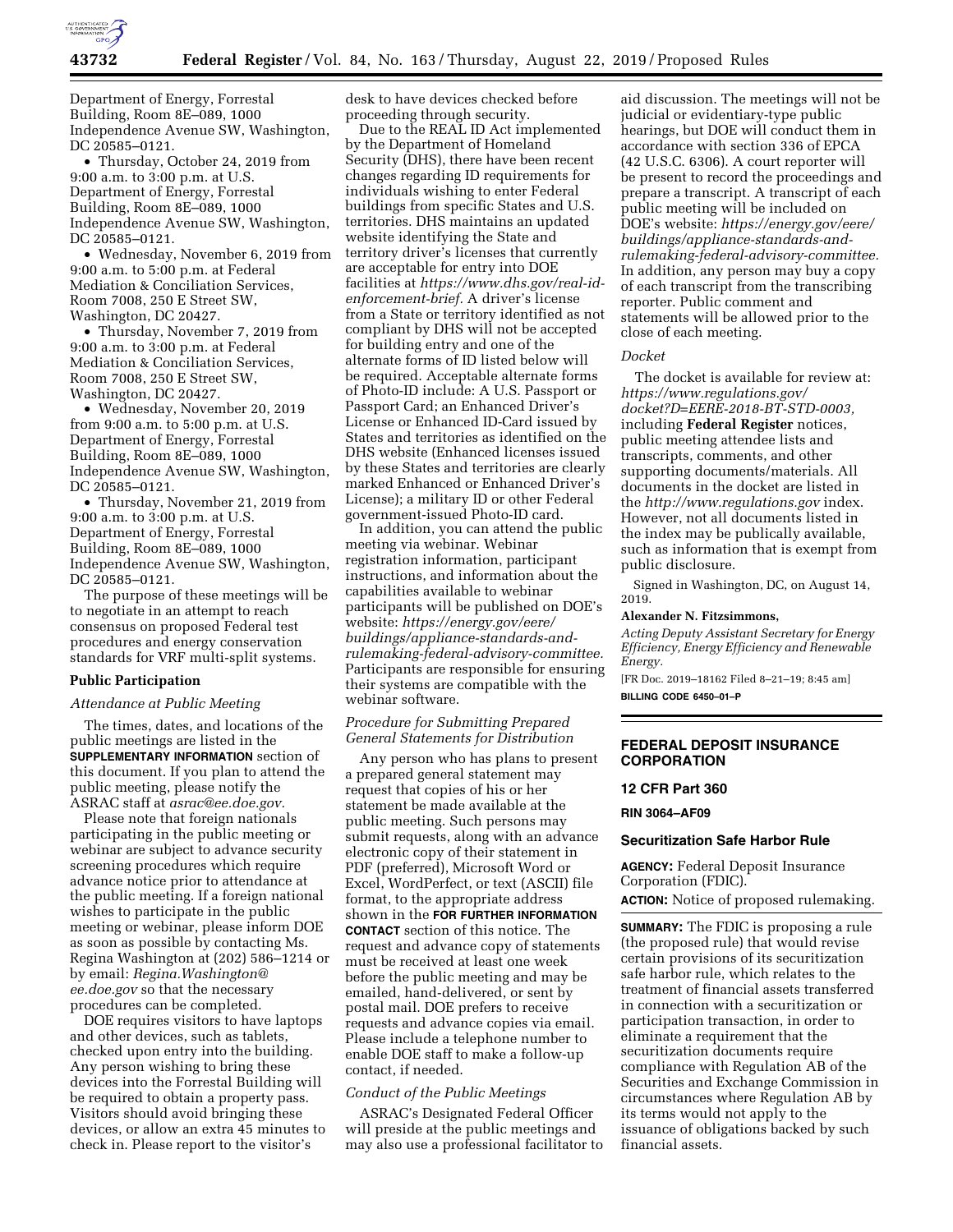**DATES:** Comments on the proposed rule must be received by October 21, 2019. **ADDRESSES:** You may submit comments, identified by RIN 3064–AF09, by any of the following methods:

• *Agency Website: https:// www.fdic.gov/regulations/laws/federal/.*  Follow instructions for submitting comments on the agency website.

• *Email: Comments@FDIC.gov.*  Include RIN 3064–AF09 in the subject line of the message.

• *Mail:* Robert E. Feldman, Executive Secretary, Attention: Comments, Federal Deposit Insurance Corporation, 550 17th Street NW, Washington, DC 20429.

• *Hand Delivery/Courier:* Guard station at the rear of the 550 17th Street Building (located on F Street) on business days between 7:00 a.m. and 5:00 p.m.

• *Federal eRulemaking Portal: http:// www.regulations.gov.* Follow the instructions for submitting comments.

*Instructions:* All comments will be posted without change to *https:// www.fdic.gov/regulations/laws/federal/,*  including any personal information provided.

### **FOR FURTHER INFORMATION CONTACT:**

Phillip E. Sloan, Counsel, Legal Division, (703) 562–6137, *psloan@ FDIC.gov;* George H. Williamson, Manager, Division of Resolutions and Receiverships, (571) 858–8199, *GeWilliamson@FDIC.gov.* 

## **SUPPLEMENTARY INFORMATION:**

## **I. Policy Objectives**

The FDIC is proposing to revise the Securitization Safe Harbor Rule by removing a disclosure requirement that was established by the Rule when it was amended and restated in 2010. As used in this notice of proposed rulemaking (NPR), ''Securitization Safe Harbor Rule'' and ''Rule'' refer to the FDIC's securitization safe harbor rule titled ''Treatment of financial assets transferred in connection with a securitization or participation'' and codified at 12 CFR 360.6.

The Rule addresses circumstances that may arise if the FDIC is appointed receiver or conservator for an insured depository institution (IDI) which has sponsored one or more securitization transactions.1 If a securitization satisfies one of the sets of conditions established by the Rule, the Rule provides that, depending on which set of conditions is satisfied, either (i) in the exercise of its authority to repudiate or disclaim

contracts, the FDIC shall not reclaim, recover or recharacterize as property of the institution or receivership the financial assets transferred as part of the securitization transaction, or (ii) if the FDIC repudiates the securitization agreement pursuant to which financial assets were transferred and does not pay damages within a specified period, or if the FDIC is in monetary default under a securitization for a specified period due to its failure to pay or apply collections received by it under the securitization documents, certain remedies will be available to investors on an expedited basis.

The FDIC is proposing to remove the requirement of the Rule that the documents governing securitization transactions require compliance with Regulation AB of the Securities and Exchange Commission, 17 CFR part 229, subpart 229.1100 (Regulation AB), which imposes significant asset-level disclosure requirements in circumstances where, under the terms of Regulation AB itself, Regulation AB is not applicable to the transaction. This would mean that, unlike under the Rule as currently in effect, the documents governing a private placement or an issuance not otherwise required to be registered would not be required to mandate compliance with Regulation AB (as currently in effect). This proposal is made in response to feedback that it is difficult for institutions to comply with Regulation AB as applied to certain types of securitization transactions, in particular residential mortgage securitizations. While the SEC has not applied the Regulation AB disclosure requirements to private placement transactions, the Rule has required (except for certain grandfathered transactions) that these disclosures be required as a condition for eligibility for the Rule's benefits. The net effect appears to have been a disincentive for IDIs to sponsor securitizations of residential mortgages that are compliant with the Rule.

The FDIC's rationale for establishing the disclosure requirements in 2010 was to reduce the likelihood of a buildup of structurally opaque and potentially risky mortgage securitizations or other securitizations that could pose risks to IDIs. In the ensuing years, a number of other regulatory changes have been implemented that have also contributed to the same objective. As a result, it is no longer clear that compliance with the public disclosure requirements of Regulation AB in a private placement or in an issuance not otherwise required to be registered is needed to achieve the policy objective of preventing a buildup of opaque and potentially risky

securitizations such as occurred during the pre-crisis years, particularly where the imposition of such a requirement may serve to restrict overall liquidity.

Accordingly, the policy objective of the proposed rule is to remove unnecessary barriers to securitization transactions, in particular the securitization of residential mortgages, without adverse effects on the safety and soundness of insured institutions.

### **II. Background**

The FDIC, in the Securitization Safe Harbor Rule, set forth criteria under which in its capacity as receiver or conservator of an IDI the FDIC will not, in the exercise of its authority to repudiate contracts, recover or reclaim financial assets transferred in connection with securitization transactions. Asset transfers that, under the Securitization Safe Harbor Rule, are not subject to recovery or reclamation through the exercise of the FDIC's repudiation authority include those that pertain to certain grandfathered transactions, such as, for example, asset transfers made prior to December 31, 2010, which satisfied the conditions (except for the legal isolation condition addressed by the Securitization Safe Harbor Rule) for sale accounting treatment under generally accepted accounting principles (GAAP) in effect for reporting periods prior to November 15, 2009, and which pertain to a securitization transaction that satisfied certain other requirements. In addition, the Securitization Safe Harbor Rule provides that asset transfers that are not grandfathered, but that satisfy the conditions (except for the legal isolation condition addressed by the Securitization Safe Harbor Rule) for sale accounting treatment under GAAP in effect for reporting periods after November 15, 2009, and that pertain to a securitization transaction that satisfies all other conditions of the Securitization Safe Harbor Rule (such asset transfers, together with grandfathered asset transfers, are referred to collectively as Safe Harbor Transfers) will not be subject to FDIC recovery or reclamation actions through the exercise of the FDIC's repudiation authority. For any securitization transaction in respect of which transfers of financial assets do not qualify as Safe Harbor Transfers but which transaction satisfies all of its other requirements, the Securitization Safe Harbor Rule provides that, in the event the FDIC as receiver or conservator remains in monetary default for a specified period under a securitization due to its failure to pay or apply collections, or repudiates the securitization asset transfer agreement

 $^{\rm 1}\!$  The Rule also addresses transfers of assets in connection with participation transactions. Since the revision included in the proposed rule does not address participations, this NPR does not include further reference to participations.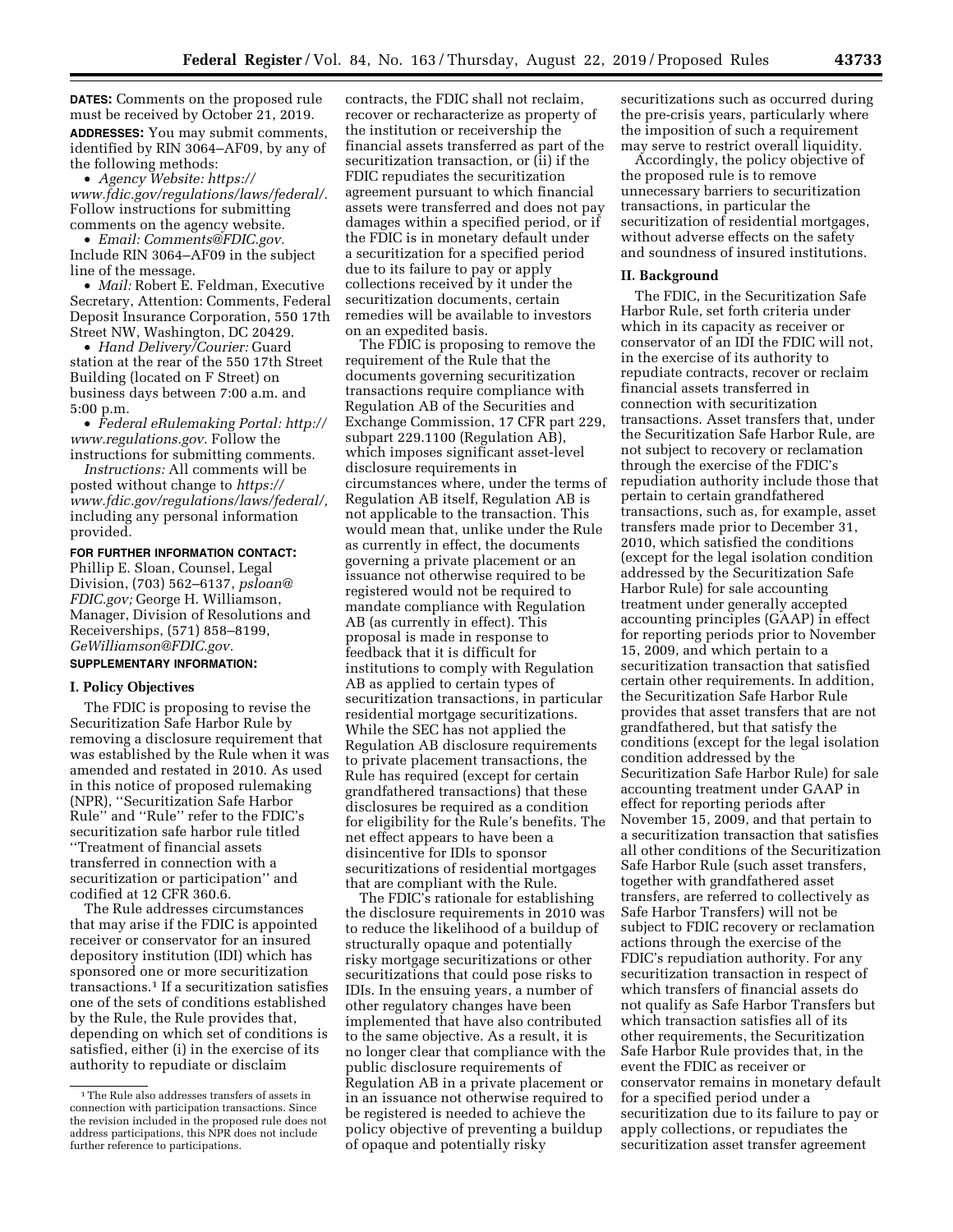and does not pay damages within a specified period, certain remedies can be exercised by investors on an expedited basis.

Paragraph (b)(2) of the Securitization Safe Harbor Rule sets forth conditions relating to the disclosure of information. Under paragraph (b)(2)(i)(A), the documents governing the securitization must require disclosure of information as to the securitized financial assets on a financial asset or pool level and on a security level that, at a minimum, complies with the requirements of Regulation AB, even if the securities issued in the securitization are issued in private placement or are not otherwise required to be registered.

The SEC first adopted Regulation AB in 2004 as a new, principles–based set of disclosure items specifically tailored to asset–backed securities. The regulation was intended to form the basis of disclosure for both Securities Act registration statements and Exchange Act reports relating to assetbacked securities. In April 2010, the SEC proposed significant revisions to Regulation AB and other rules regarding the offering process, disclosure and reporting for asset-backed securities (Proposed Regulation AB). Among such revisions were the adoption of specified asset-level disclosures for particular asset classes and the extension of the Regulation AB disclosure requirements to exempt offerings and exempt resale transactions for asset backed securities. As adopted in 2014, Regulation AB retained the majority of the proposed asset-specific disclosure requirements but declined to require issuers to provide the same disclosure for exempt offerings as is required for registered offerings. The disclosure requirements of Regulation AB vary, depending on the type of securitization issuance. The most extensive disclosure requirements relate to residential mortgage securitizations. These requirements became effective in November 2016.

FDIC staff has been told that potential IDI sponsors of residential mortgage securitizations have found that it is difficult to provide certain information required by Regulation AB, either because the information is not readily available to them or because there is uncertainty as to the information requested to be disclosed and, thus, uncertainty as to whether the disclosure would be deemed accurate. FDIC staff was also advised that due to the provision of paragraph (b)(2)(i)(A) that requires that the securitization documents require compliance with Regulation AB in private transactions, private offerings of residential mortgage backed securitization obligations that

are compliant with the Rule are similarly challenging for sponsors, and that the net effect has been to discourage IDIs from participating in the securitization of residential mortgages, apart from selling the mortgages to, or with a guarantee from, the governmentsponsored housing enterprises.

#### **III. Discussion**

In adopting the Securitization Safe Harbor Rule, the FDIC stated that the conditions of the Rule were designed to ''provide greater clarity and transparency to allow a better ongoing evaluation of the quality of lending by banks and reduce the risks to the DIF from opaque securitization structures and the poorly underwritten loans that led to onset of the financial crisis.'' 2 As part of its effort to achieve this goal, the FDIC included paragraph (b)(2) in the Rule, which imposes extensive disclosure requirements relating to securitizations. These requirements include paragraph (b)(2)(i)(A), which mandates that the documents governing a securitization require disclosure of information as to the securitized financial assets on a financial asset or pool level and on a security level that, at a minimum, complies with the requirements of Regulation AB, whether or not the transaction is a registered issuance otherwise subject to Regulation AB.

While the requirement of the Rule that documents governing a private securitization require compliance with the disclosure requirements of Regulation AB differs from the requirements of Regulation AB as adopted by the SEC in 2014, the requirement was consistent with Proposed Regulation AB, which was pending when the FDIC adopted the Rule and proposed that investors in ''structured finance products'' (which term included private placements of securitization transactions) be entitled to request and receive the information that would be required by Regulation AB in a public transaction. This consistency was emphasized in the preamble to the Final Rule (published on September 30, 2010), which states that the Rule ''is also consistent with the amendments to Regulation AB proposed by the Securities and Exchange Commission (''SEC'') on April 7, 2010 (as so proposed to be amended, ''New Regulation AB'').'' 3 After noting that Proposed Regulation AB would establish extensive new requirements for both SEC registered publicly offered securitizations and many private

placements, the preamble states ''[t]he disclosure and retention requirements of New Regulation AB are consistent with and support the approach of the Rule.'' 4 A later paragraph of the preamble addresses the same point, and states that, as Proposed Regulation AB governs disclosure for private transactions as well as other issuances, ''the Rule and the SEC's proposed regulations are fully consistent.'' 5

Subsequently, the SEC finalized Regulation AB to apply only to public issuances. The FDIC is now proposing to modify paragraph (b)(2)(i)(A) of the Rule such that its disclosure requirements are consistent with Regulation AB and are applicable only when disclosure is required by Regulation AB.

The reasons underlying the requirement that private transactions include Regulation AB disclosures have diminished. While the requirement applies to all securitizations, the preamble to the Rule makes clear that the FDIC was focused mostly on residential mortgage securitizations. The preamble states that ''securitization as a viable liquidity tool in mortgage finance will not return without greater transparency and clarity . . . [G]reater transparency . . . will serve to more closely tie the origination of loans to their long-term performance by requiring disclosures of performance.'' 6 In a different paragraph, the preamble refers to defects in many of the subprime and other mortgages originated and sold into securitizations, and states that such originations require attention by the FDIC to fulfill its responsibilities as deposit insurer and that the defects and misalignment of incentives in the securitization process for residential mortgages constituted a ''significant contributor to the erosion of underwriting standards throughout the mortgage finance system.'' 7

The FDIC believes that if, in the midst of the financial crisis, it was appropriate, in crafting an FDIC rule governing when securitization investors are eligible for safe harbor protection, to make applicable to certain transactions SEC disclosure requirements that do not otherwise apply to those transactions, such a requirement is no longer necessary in view of regulatory developments relating to residential mortgages since 2010.

In addition, the specific requirements in paragraph (b)(2), other than paragraph (b)(2)(i)(A), address goals set

<sup>2</sup> 75 FR 60287 at 60291(Sept. 30, 2010). 3 *Id.* at 60290.

<sup>4</sup> *Id.* 

<sup>5</sup> *Id.* 

<sup>6</sup> *Id.* at 60291.

<sup>7</sup> *Id.* at 60289.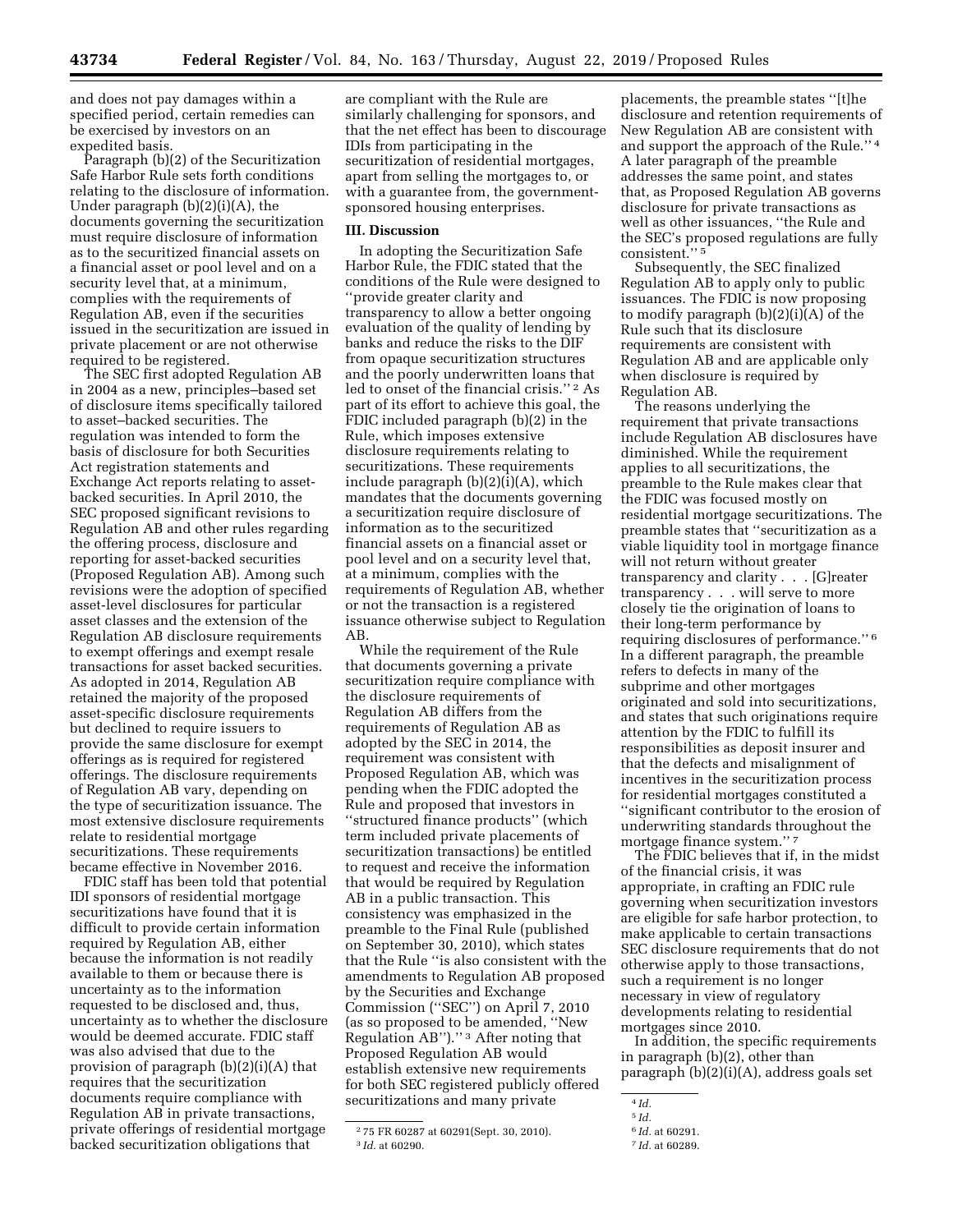Paragraph (b)(2)(i)(B) mandates that the documents governing the securitization require disclosure of numerous matters, including (among others), the capital or tranche structure of the securitization, priority of payments and subordination features, and representations and warranties made with respect to the financial assets. The documents must also require that while the securities are outstanding, the issuer provide information as to the credit performance of the securities and the underlying financial assets, substitutions and removal of financial assets, servicer advances and losses allocated tranches. The documents must also disclose the nature and amount of compensation paid to originators, the sponsor, rating agencies, and certain other parties. In the case of securitizations backed by any residential mortgage, the documents must require disclosure of certain loan level information, such as loan type, loan structure, maturity and interest rate, as well as disclosure of certain interests by servicers, and a requirement that the sponsors affirm compliance with applicable statutory and regulatory standards for the origination of mortgage loans. These additional requirements are not affected by the proposed rule issuances.

# **IV. Expected Effects**

and would remain in effect if the proposed rule is adopted.

out in the preamble to the Rule.

The proposed rule could increase the willingness of IDIs to sponsor the issuance of asset backed securities (ABS) that are exempt from registration with the SEC. Feedback from market participants suggests that the proposed rule may be most likely to affect incentives to issue residential mortgage backed securities (RMBS) that are exempt from registration (henceforth, privately issued RMBS, or private RMBS), since the disclosure requirements of Regulation AB are most extensive for residential mortgages.

If these market perceptions are correct, the proposed rule could result in an increase in the dollar volume of privately issued RMBS, presumably increasing the total flow of credit available to finance residential mortgages in the United States. For context, total issuance of RMBS secured by 1–4 family residential mortgages was approximately \$1.3 trillion in 2018.8 About \$1.2 trillion of this total were agency issuances, issued through the government sponsored housing enterprises, or GSEs: the Federal National Mortgage Association (Fannie

Mae), the Federal Home Loan Mortgage Corporation (Freddie Mac), and the Government National Mortgage Association (Ginnie Mae). About \$100 billion of RMBS were non-agency issuances. The \$100 billion of nonagency issuances would include both securities registered with the SEC (public issuances), if any, and private

The FDIC cannot readily identify the set of FDIC-insured banks that have sponsored private RMBS. Moreover, for any bank that has sponsored private RMBS, some may have chosen to make the Regulation AB disclosures necessary for the safe harbor, and some may have chosen not to make such disclosures, but instead may have chosen to disclose to investors the risks associated with the exercise of the FDIC's receivership authorities. Information about such disclosure choices made by private RMBS issuers also is not readily available to the FDIC.

The FDIC believes, however, that the number of insured banks sponsoring private RMBS, or any type of private ABS, and thereby directly affected by this proposed rule, is extremely small. In its most recent Information Collection Resubmission request for § 360.6 of the FDIC regulations, the FDIC identified fewer than 20 distinct private ABS issuances of any type sponsored by FDIC insured institutions based on a sample of issuances in 2017, some of which were different issuances by the same banks.9 For most of the transactions, the sponsoring banks were very large institutions.

This information appears generally consistent with market participants' observations that current private RMBS activity by insured banks is muted. This would suggest that removing the disclosures might be expected to encourage banks engaging in sponsoring private RMBS issuances to expand their activities. It also is possible that other institutions not currently involved in issuing private RMBS could begin doing so. While the proposed rule could be expected to result in an increase in the dollar volume of private RMBS issuances, the disclosures are only one among many factors affecting the demand and supply of RMBS. Levels of RMBS outstanding suggest that demand for non-agency RMBS is still weak in the aftermath of the crisis.10 For all these reasons, the FDIC does not have a basis for quantifying the amount of any

issuance reached a high of about \$1.2 trillion in 2005, and as previously noted, was about \$100 billion in 2018. Inside Mortgage Finance, 2019 Mortgage Market Statistical Annual.

increase in RMBS that might result from the proposed rule. Increased issuance sponsored by

insured banks of private RMBS, to the extent it is not offset by corresponding reductions in the amount of mortgages they hold in portfolio, would result in an increase in the supply of credit available to fund residential mortgages. An increase in the supply of mortgage credit would be expected to benefit borrowers by increasing mortgage availability and decreasing mortgage costs. While problematical or predatory mortgage practices can harm borrowers, a significant body of regulation exists to prevent such practices. Given this, it is more likely that any increase in mortgage credit resulting from the proposed rule would be beneficial to borrowers.

Some associated increase in measured U.S. economic output would be expected to accompany an increased volume of mortgage credit. This is in part because the imputed value of the credit services banks provide is a component of measured GDP. The purchase of a new home also may be accompanied by the purchase of other household goods and services that contribute to an increase in overall economic activity.

Institutions affected by the proposed rule would incur reduced compliance costs as a result of not having to make the otherwise required disclosures. Based on the Information Collection Resubmission cited earlier, the reduction in compliance costs associated with the proposed change to part 360 across the FDIC-insured institutions identified as having been involved in private ABS issuances in 2017 would have been about \$9.7 million.

To the extent private ABS is being issued now in conformance with the disclosure requirements that would be removed under the proposal, a potential cost of the proposal is that the information available to investors about the credit quality of the assets underlying these ABS could be reduced. As a general matter, a reduction in information available to investors can result in a less efficient allocation of credit and increased risk of potential losses to investors, including banks. A related potential cost is that if privately placed securitization products were to become more widespread and risky as a result of the proposed rule, the vulnerability of the mortgage market to a period of financial stress could increase. In this respect, a significant part of the problems experienced with RMBS during the crisis were attributable to the proliferation of

<sup>8</sup> Inside Mortgage Finance, 2019 Mortgage Market Statistical Annual.

<sup>9</sup> 82 FR 56240 (Nov. 28, 2017). 10Annual non-agency single family RMBS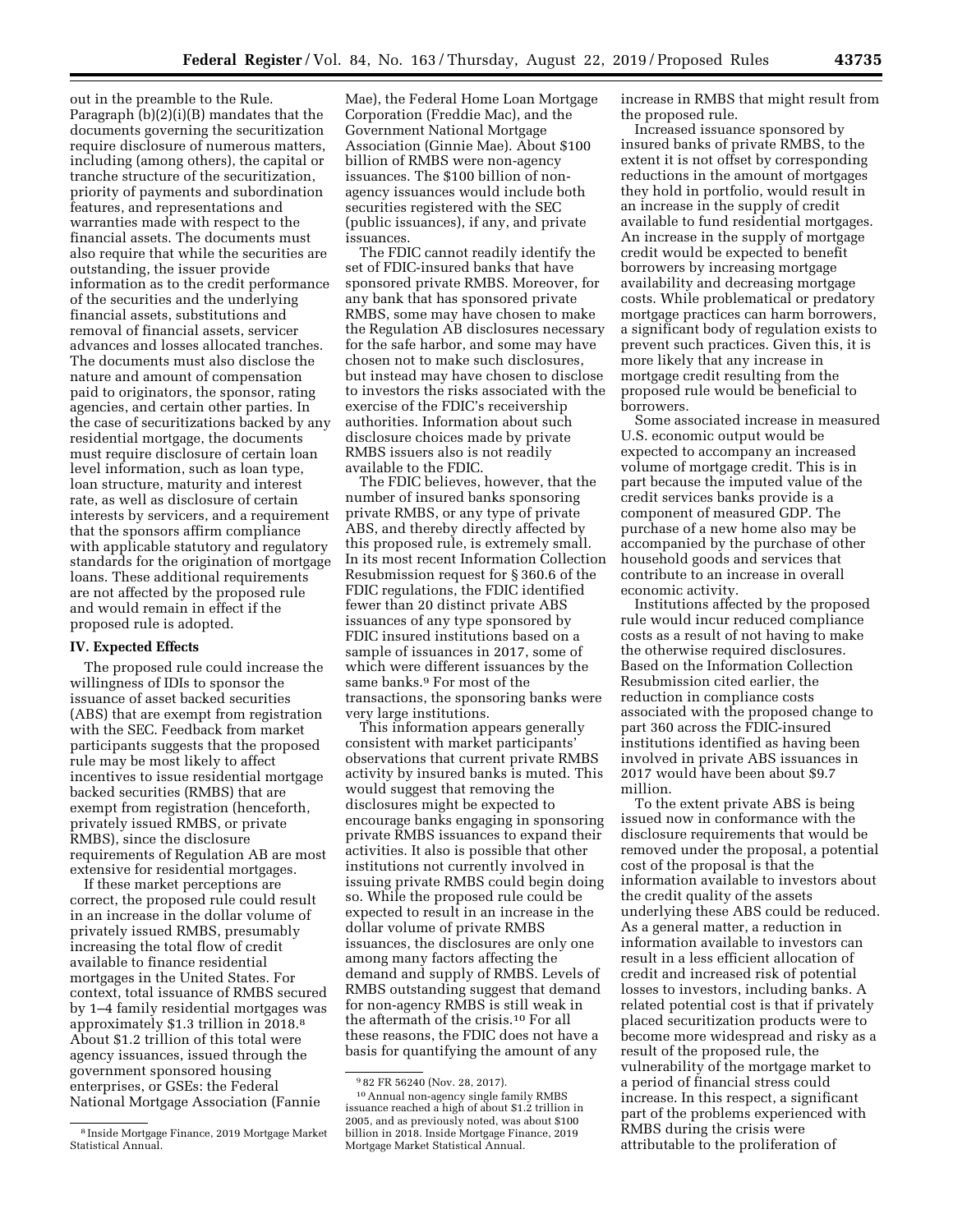subprime and so-called alternative mortgages as underlying assets for those RMBS. The FDIC believes that a number of post-crisis regulatory changes make it unlikely that substantial growth of similar types of RMBS would occur again.

# **V. Request for Comment**

The FDIC invites comment from all members of the public on all aspects of the proposed rule. Comments are specifically requested on whether the proposed rule is consistent with the purposes of section 360.6 and whether the results intended to be achieved by the proposed rule will be and should be achieved as set forth in the proposed rule or by way of different modifications to the Securitization Safe Harbor Rule. The FDIC will carefully consider all comments that relate to the proposed rule.

# **VI. Administrative Law Matters**

## *A. Paperwork Reduction Act*

In accordance with the Paperwork Reduction Act (44 U.S.C. 3501, *et seq.*) (PRA) the FDIC may not conduct or sponsor, and a person is not required to respond to, a collection of information unless it displays a currently valid Office of Management and Budget (OMB) control number.

As discussed above, the FDIC proposes to revise certain provisions of its securitization safe harbor rule, which relates to the treatment of financial assets transferred in connection with a securitization or participation transaction, in order to eliminate a requirement that the securitization documents require compliance with Regulation AB of the Securities and Exchange Commission in circumstances where Regulation AB by its terms would not apply to the issuance of obligations backed by such financial assets.

The FDIC has determined that this proposed rule would revise an existing collection of information (3064–0177). The information collection requirements contained in this proposed rulemaking will be submitted by the FDIC to OMB for review and approval under section 3507(d) of the PRA (44 U.S.C. 3507(d)) and § 1320.11 of the OMB's implementing regulations (5 CFR 1320.11).

The FDIC proposes to revise this information collection as follows:

*Title of Information Collection:*  Conservator or Receiver of Financial Assets Transferred by an Insured Depository Institution in Connection with a Securitization or Participation After September 30, 2010.

*OMB Control Number:* 3064–0177

*Affected Public:* Insured Depository Institutions.

Burden Estimate:

## ANNUAL BURDEN

|                                                                 | Type of burden           | Estimated<br>number of<br>respondents | Estimated<br>number of<br>responses<br>(average<br>number) | Estimated<br>time per<br>response | Estimated<br>frequency | Frequency of<br>response   | Total annual<br>estimated<br>burden<br>(hours) |
|-----------------------------------------------------------------|--------------------------|---------------------------------------|------------------------------------------------------------|-----------------------------------|------------------------|----------------------------|------------------------------------------------|
| Disclosures:<br>$360.6(b)(2)(i)(A), (D)$ —On-<br>going.         |                          |                                       |                                                            |                                   |                        |                            |                                                |
| Private Transactions-Non<br>Reg AB Compliant.                   | Disclosure               | $\Omega$                              | 1.895                                                      | 37                                |                        | 12.0   Monthly             | 0                                              |
| $360.6(b)(2)(i)(D)$<br>360.6(b)(2)(ii)(B)-Initial/<br>One-Time. | Disclosure<br>Disclosure | 35                                    | 1.971<br>6.000                                             | 3                                 | 1.0<br>1.0             | On Occasion<br>On Occasion | 207<br>6                                       |
| $360.6(b)(2)(ii)(C)$                                            | Disclosure               |                                       | 6.000                                                      |                                   | 1.0                    | On Occasion                | 6                                              |
| Total Disclosure Bur-<br>den.<br>Recordkeeping:                 |                          |                                       |                                                            |                                   |                        |                            | 219                                            |
|                                                                 | Recordkeeping            | 35                                    | 1.971                                                      |                                   | 1.0                    | On Occasion                | 69                                             |
| <b>Total Recordkeeping</b><br>Burden.                           |                          |                                       |                                                            |                                   |                        |                            | 69                                             |
| Total burden                                                    |                          |                                       |                                                            |                                   |                        |                            | 288                                            |

Comments are invited on: (a) Whether the collection of information is necessary for the proper performance of the FDIC's functions, including whether the information has practical utility; (b) the accuracy of the estimates of the burden of the information collection, including the validity of the methodology and assumptions used; (c) ways to enhance the quality, utility, and clarity of the information to be collected; (d) ways to minimize the burden of the information collection on respondents, including through the use of automated collection techniques or other forms of information technology; and (e) estimates of capital or start-up costs and costs of operation, maintenance, and purchase of services

to provide information. All comments will become a matter of public record.

## *B. Regulatory Flexibility Act*

The Regulatory Flexibility Act (RFA) generally requires that, in connection with a proposed rule, an agency prepare and make available for public comment an initial regulatory flexibility analysis describing the impact of the rulemaking on small entities.<sup>11</sup> A regulatory flexibility analysis is not required, however, if the agency certifies that the rule will not have a significant economic impact on a substantial number of small entities. The Small Business Administration (SBA) has

defined ''small entities'' to include banking organizations with total assets less than or equal to \$550 million.12 Generally, the FDIC considers a significant effect to be a quantified effect in excess of 5 percent of total annual salaries and benefits per institution, or

<sup>11</sup> 5 U.S.C. 601 *et seq.* 

 $^{\rm 12}\rm{The~SBA}$  defines a small banking organization as having \$550 million or less in assets, where an organization's ''assets are determined by averaging the assets reported on its four quarterly financial statements for the preceding year.'' See 13 CFR 121.201 (as amended, effective December 2, 2014). In its determination, the ''SBA counts the receipts, employees, or other measure of size of the concern whose size is at issue and all of its domestic and foreign affiliates.'' See 13 CFR 121.103. Following these regulations, the FDIC uses a covered entity' affiliated and acquired assets, averaged over the preceding four quarters, to determine whether the covered entity is ''small'' for the purposes of RFA.